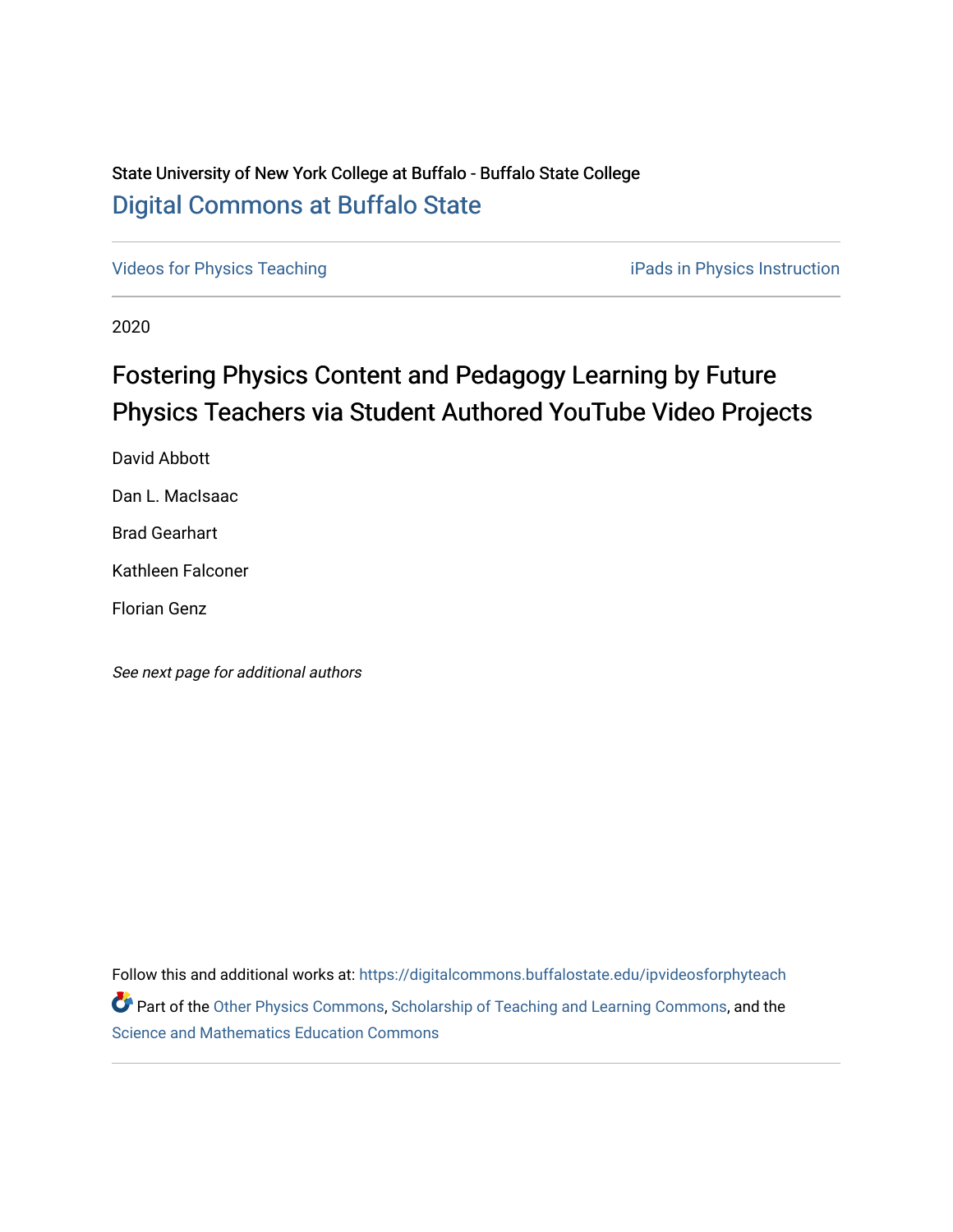### Authors

David Abbott, Dan L. MacIsaac, Brad Gearhart, Kathleen Falconer, Florian Genz, Andre Bresges, Stefan Hoffmann, and Jeremias Weber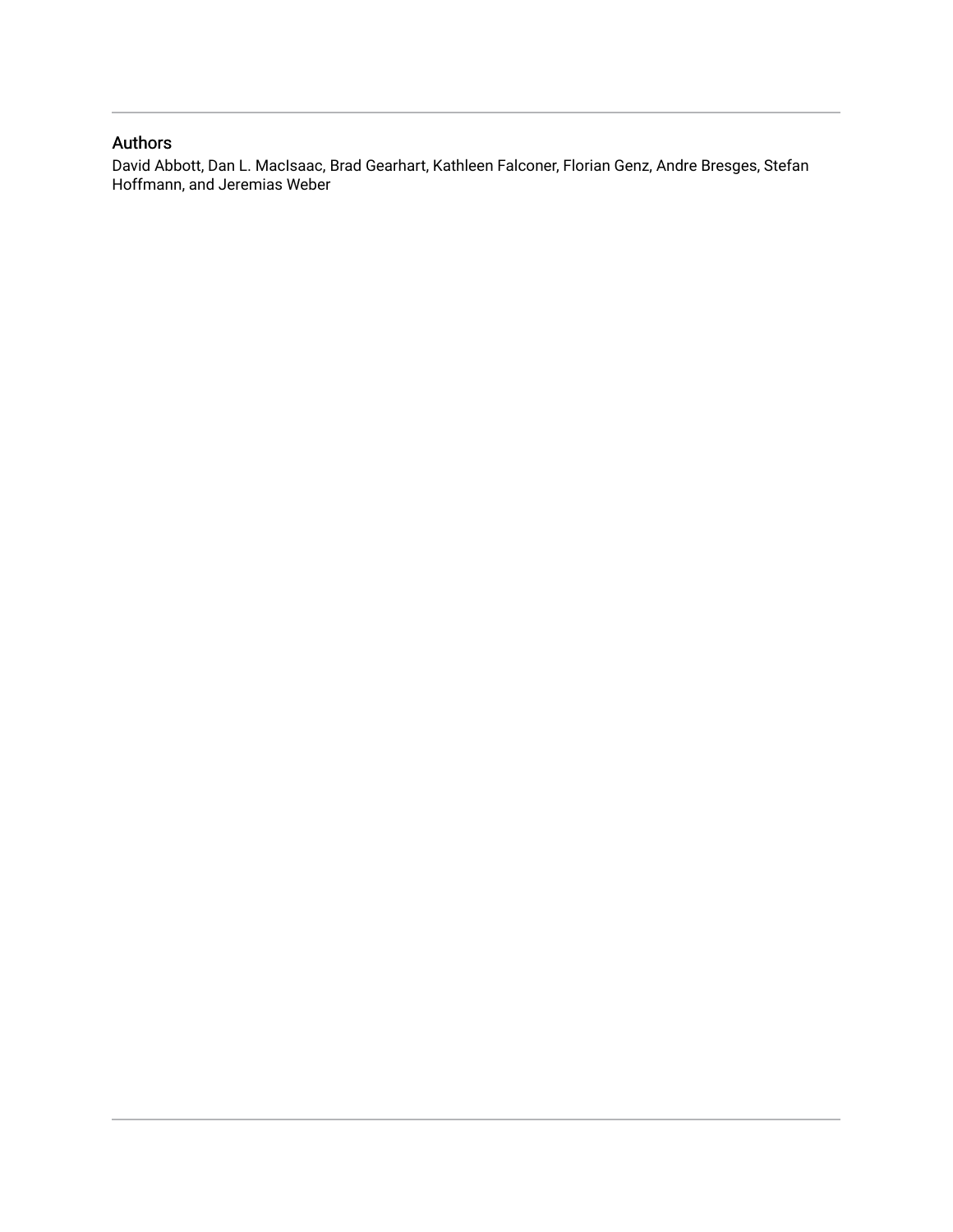See discussions, stats, and author profiles for this publication at: [https://www.researchgate.net/publication/345751748](https://www.researchgate.net/publication/345751748_Fostering_Physics_Content_and_Pedagogy_Learning_by_Future_Physics_Teachers_via_Student_Authored_YouTube_Video_Projects?enrichId=rgreq-f3b183f16e153e53700c5bff362cbca7-XXX&enrichSource=Y292ZXJQYWdlOzM0NTc1MTc0ODtBUzo5NTY4MjgzMDk1MzY3NjhAMTYwNTEzNzA1NDIwNA%3D%3D&el=1_x_2&_esc=publicationCoverPdf)

## [Fostering Physics Content and Pedagogy Learning by Future Physics Teachers](https://www.researchgate.net/publication/345751748_Fostering_Physics_Content_and_Pedagogy_Learning_by_Future_Physics_Teachers_via_Student_Authored_YouTube_Video_Projects?enrichId=rgreq-f3b183f16e153e53700c5bff362cbca7-XXX&enrichSource=Y292ZXJQYWdlOzM0NTc1MTc0ODtBUzo5NTY4MjgzMDk1MzY3NjhAMTYwNTEzNzA1NDIwNA%3D%3D&el=1_x_3&_esc=publicationCoverPdf) via Student Authored YouTube Video Projects

**Conference Paper** · November 2020



**Some of the authors of this publication are also working on these related projects:**



Project

FliP-CoIn [View project](https://www.researchgate.net/project/FliP-CoIn?enrichId=rgreq-f3b183f16e153e53700c5bff362cbca7-XXX&enrichSource=Y292ZXJQYWdlOzM0NTc1MTc0ODtBUzo5NTY4MjgzMDk1MzY3NjhAMTYwNTEzNzA1NDIwNA%3D%3D&el=1_x_9&_esc=publicationCoverPdf)

Inexpensive Schlieren / Shadowgraphs for Teachers [View project](https://www.researchgate.net/project/Inexpensive-Schlieren-Shadowgraphs-for-Teachers?enrichId=rgreq-f3b183f16e153e53700c5bff362cbca7-XXX&enrichSource=Y292ZXJQYWdlOzM0NTc1MTc0ODtBUzo5NTY4MjgzMDk1MzY3NjhAMTYwNTEzNzA1NDIwNA%3D%3D&el=1_x_9&_esc=publicationCoverPdf)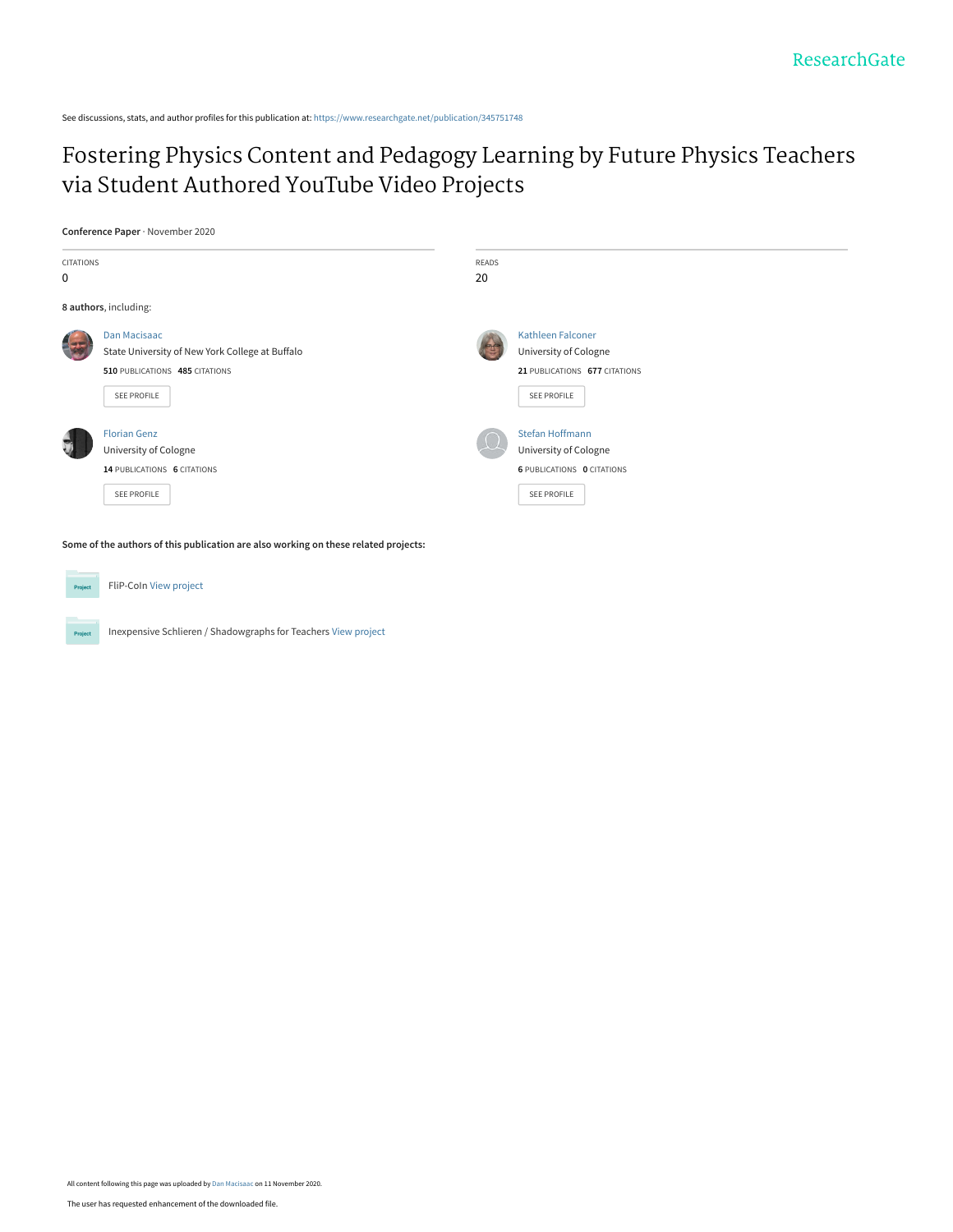### Fostering Physics Content and Pedagogy Learning by Future Physics Teachers via Student Authored YouTube Video Projects

David ABBOTT, Brad GEARHART and Dan MacISAAC *Physics Department, SUNY Buffalo State College, 1300 Elmwood Ave, Buffalo NY 14222 USA*

Kathleen FALCONER, Florian GENZ, Stefan HOFFMANN and André BRESGES *Universität zu Köln Institut für Physik und ihre Didaktik, Gronewaldstr. 2 50931 Köln*

#### Jeremias WEBER

*Berufskolleg Werther Brücke, Bachstraße 17, 42275 Wuppertal, Germany*

#### **Abstract**

We describe a curricular innovation for STEM teacher preparation -- the use of video projects in undergraduate and graduate physics courses for future physics teachers at *SUNY Buffalo State.* US courses were adapted under the guidance of our colleagues' similar work at *Universität zu Köln* [1]. Our students prepared end of course short "proof of concept" rough video vignettes of 5-10min addressing both physics content and physics pedagogical topics. YouTube [2] example videos are provided, and insights are shared.

#### **1 Background**

The use of video making by k-18 science students and STEM teaching students to learn science content has been reported since video cameras became available, but has become widespread with the advent of *YouTube* and the proliferation of video recording smartphones [1, 3-9]. Since 2015, *SUNY Buffalo State College* preservice and in-service STEM teachers taking physics (and some general science) undergraduate and graduate courses have been completing video projects. These video projects [2] were inspired and guided from efforts teaching STEM teachers in media classes at the *Institut für Physik und ihre Didaktik* of *Universität zu Köln.*

#### **2 Goals**

Our video making goals forteachers include: 1) developing teaching technical skills using video and media as representation tools – e.g. animation, dialogue and video presentations, 2) learning physics content through reflectively planning and preparing visual representations of physics content to their classmates, 3) practicing physics instructional development using student learning outcomes literature and known learning difficulties to prepare videos for their own students, and 4) learning the pedagogy of physics by developing presentations for their teaching colleagues on instructional techniques, touchstone learning activities, and research driven interventions.

#### **3 Procedures**

Student "rough cut" or "proof of concept" group video projects comprise 10% of their course overall grade. A short email proposal (10% of project credit) is required about midsemester, identifying a topic (often selected from a teacher-provided list), listing group members and roles, addressing safety, identifying and requesting materials and other required resources, and stating a working title. About 75% through the course, a storyboard and annotated bibliography are due for another 10% of project credit. The video (which must contain mathematics, other multiple representations, and references in the final credits) is presented (40% of credit) in the last weeks of class, and classmates and instructors provide brief feedback. The short final reflective report